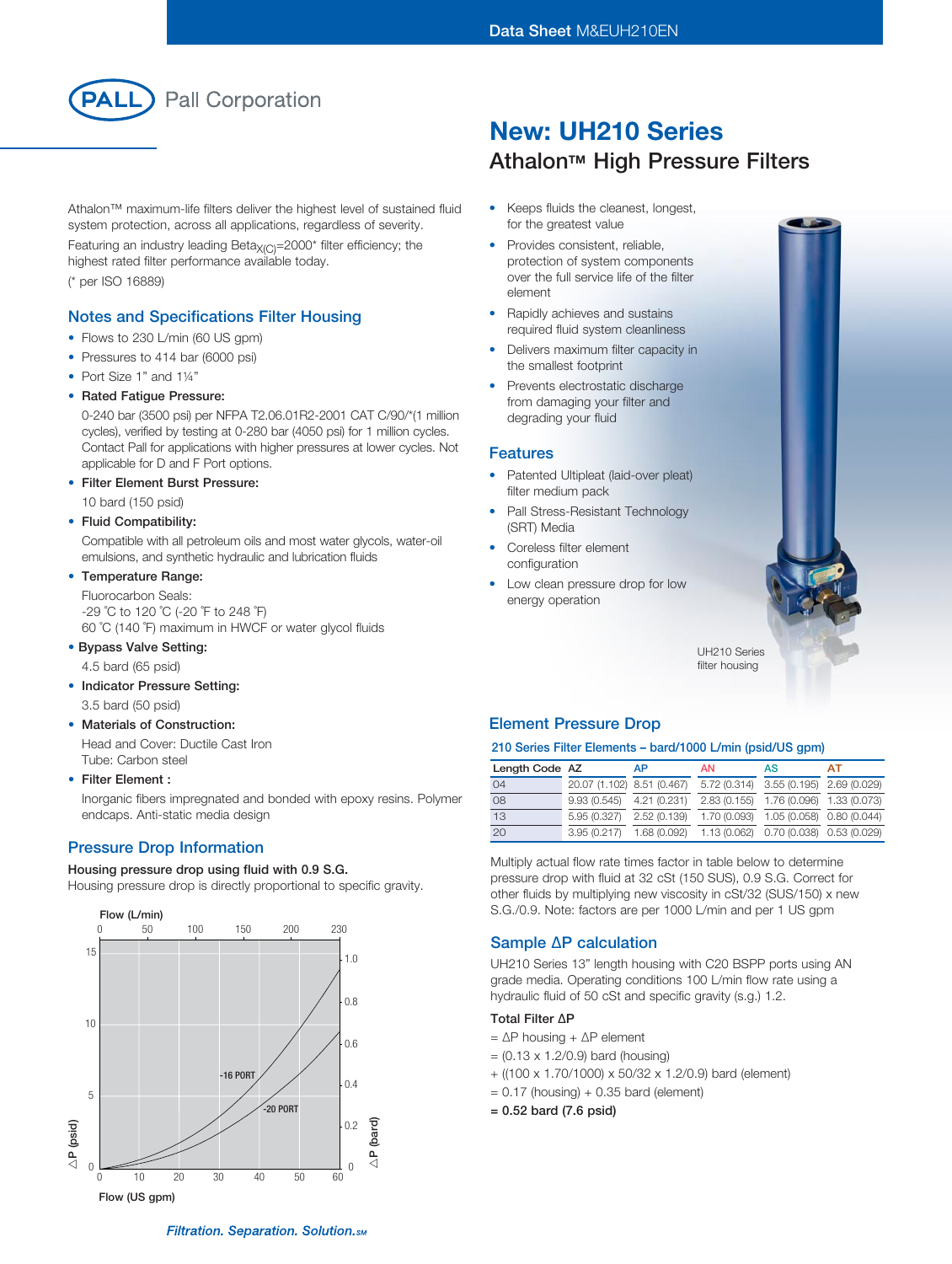## Ordering Information For new installations, select one complete part number from each section below

## Section 1 Housing P/N: UH210



#### Note: Pall Athalon filter housings are supplied without filter elements or warning devices fitted. Never operate the filter unless a filter element is fitted and all warning device ports are sealed.

Note: Z indicates fluorocarbon seals are standard. Other options are available: contact Pall. Housing P/N designates indicator port fitted with a plastic shipping plug.

| <b>Table A</b>        | <b>Table B</b>                          |
|-----------------------|-----------------------------------------|
| Port & Length Options | <b>Bypass &amp; Orientation Options</b> |
| Tables 1, 2 and 3     | Tables 4                                |
| A1604Z                | G or GH                                 |
| A1608Z                | G or GH                                 |
| A2008Z                | G or GH                                 |
| A2013Z                | G or GH                                 |
| A2020Z                | G                                       |
| C1604Z                | G or GH                                 |
| C1608Z                | G or GH                                 |
| C2008Z                | G or GH                                 |
| C2013Z                | G or GH                                 |
| C2020Z                | G                                       |
| E1604Z                | G or GH                                 |
| E1608Z                | G or GH                                 |
| E2008Z                | G or GH                                 |
| E2013Z                | G or GH                                 |
| E2020Z                | G                                       |
| G1604Z                | G or GH                                 |
| G1608Z                | G or GH                                 |
| G2008Z                | G or GH                                 |
| G2013Z                | G or GH                                 |
| G2020Z                | G                                       |

#### Table 1: Housing Port Options

| Code          | Port Style                | Max. Operating Pressure |
|---------------|---------------------------|-------------------------|
| A             | SAE J1926 straight thread | 414 bar (6000 psi)      |
| $\mathcal{C}$ | BSP ISO 228 threads       | 414 bar (6000 psi)      |
| E             | Flange J518C code 62      | 414 bar (6000 psi)      |
| G             | ISO 6162 split flange     | 400 bar (5800 psi)      |

#### Table 2: Port Size

| Code | Port Style                 |  |
|------|----------------------------|--|
| 16   | 1" nominal                 |  |
| 20   | 11/ <sub>4</sub> " nominal |  |

| Table 3: Housing Length and Seal Options |                                        |  |  |  |
|------------------------------------------|----------------------------------------|--|--|--|
| Code Length and Seal Material            |                                        |  |  |  |
| 047                                      | 4" nominal length, fluorocarbon seals  |  |  |  |
| 08Z                                      | 8" nominal length, fluorocarbon seals  |  |  |  |
| 13Z                                      | 13" nominal length, fluorocarbon seals |  |  |  |
| 207                                      | 20" nominal length, fluorocarbon seals |  |  |  |

#### Table 4: Bypass Valve and Service Options

| Code | <b>Bypass Valve and Service Type</b>          |  |  |
|------|-----------------------------------------------|--|--|
| G    | 4.5 bard (65 psid) bypass valve, Cap service  |  |  |
| GH   | 4.5 bard (65 psid) bypass valve, Head service |  |  |

## Seal Kit P/N: SH 210 SKZ

\*Other seal material options are available; Contact Pall.

## Section 2 Element P/N: UE 210

Note: Z indicates fluorocarbon seals are standard. Table 5 Table 3 Other options are available; contact Pall.

#### Table 5: Filter Element Options

| Code      | $B_{X(C)} \ge 2000$ based on ISO 16889 | CST Rating* |
|-----------|----------------------------------------|-------------|
| A7        | З                                      | 07/04/01    |
| AP        | 5                                      | 11/08/03    |
| <b>AN</b> |                                        | 13/09/04    |
| AS        | 12                                     | 15/11/06    |
| AT        | 25                                     | 16/14/08    |

\* CST: Cyclic Stabilization Test to determine filter rating under stress conditions, based on SAE ARP4205

#### Section 3 (At least one Differential Pressure Indicator or 'B' type blanking plug must be ordered)

## Differential Pressure Indicator P/N:  $RC \square$  7091  $7 \square$

| Table 6 |  | Table 7 |
|---------|--|---------|
|         |  |         |

Note: If no differential pressure indicator is selected, 'B' type blanking plug (P/N HC9000A104Z) must be ordered separately and fitted to replace the plastic shipping plug.

Note: Z indicates fluorocarbon seals are standard. Other options are available; contact Pall.

#### Table 6: Indicator Options

For applications with operating conditions less than 200 bar (3000 psi)

| Code                                                                       | <b>Brass Option indicator</b>                      |  |
|----------------------------------------------------------------------------|----------------------------------------------------|--|
| A218M                                                                      | Electrical switch (SPDT) with Hirschmann connector |  |
| A218R                                                                      | Electrical switch (SPDT) with Hirschmann connector |  |
|                                                                            | with Red and Green LED indicators                  |  |
| A219D                                                                      | Visual indicator                                   |  |
| For applications with operating conditions greater than 200 bar (3000 psi) |                                                    |  |
|                                                                            |                                                    |  |
| Code                                                                       | Stainless Steel indicator                          |  |
| 778NZ                                                                      | Visual filter with thermal lockout                 |  |
| 861CZ                                                                      | Electrical Switch (SPDT) with 6" leads             |  |
| 861CZ*                                                                     | Electrical switch (SPDT) with Hirschmann connector |  |
| 771BZ                                                                      | Electrical switch (SPDT) with 3-pin                |  |

\*Requires YM suffix after SS code from Table 7

#### Table 7: Differential Pressure Indicator Material

| Code      | <b>Pressure Setting</b>                                                         |
|-----------|---------------------------------------------------------------------------------|
| Omit      | Brass Indicator: use at operating pressures<br>$<$ 200 bar (3000 psi)           |
| <b>SS</b> | Stainless Steel Indicator: use at operating pressures<br>$> 200$ bar (3000 psi) |

Other setting options are available; contact Pall.